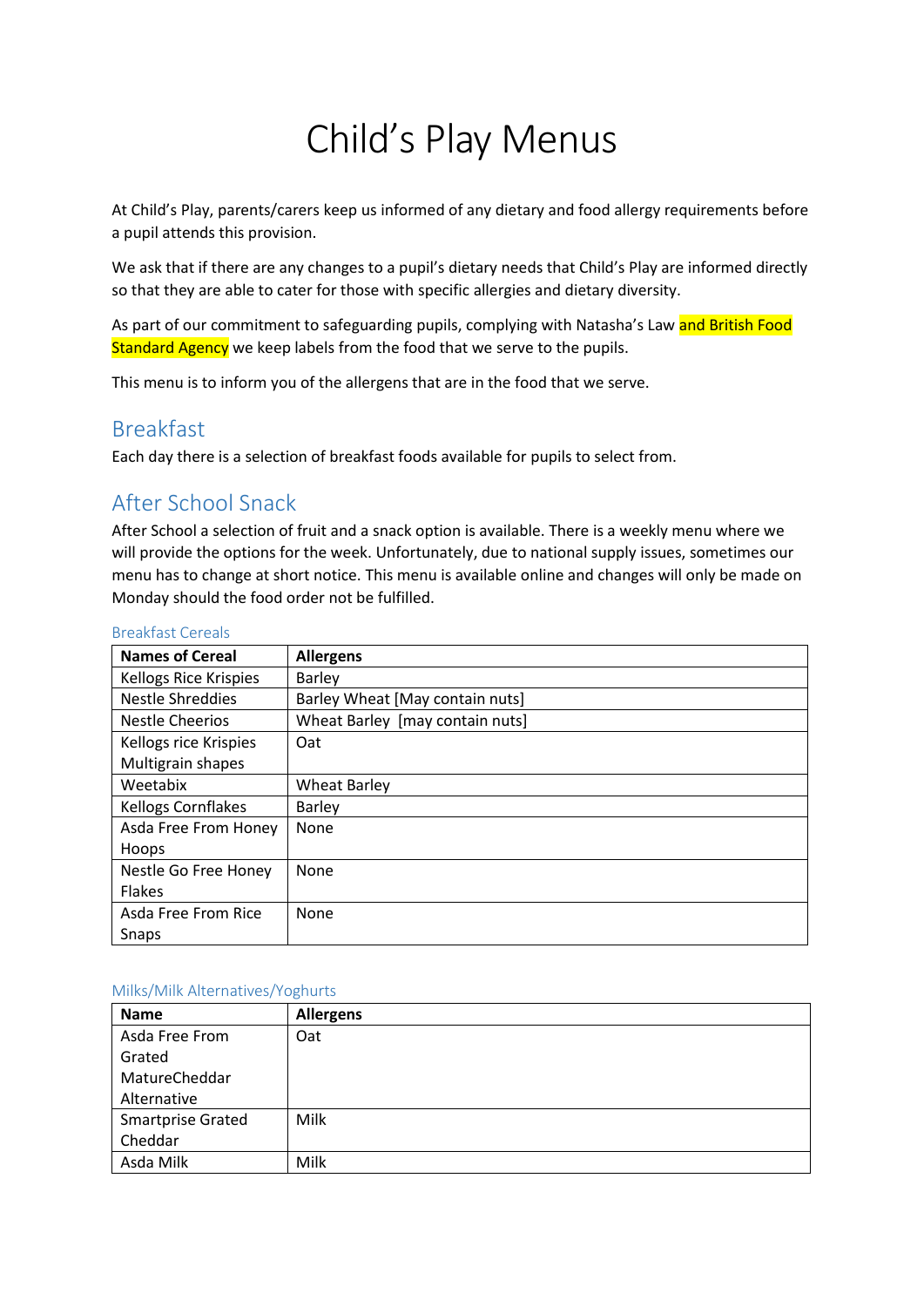| Clover                     | <b>Buttermilk</b> |
|----------------------------|-------------------|
| <b>Vitalite Dairy Free</b> | None              |
| KoKo unsweetened           | <b>None</b>       |
| Yoplait Petits Filous      | Milk              |

## Patisseries

| <b>Name</b>                   | <b>Allergens</b>     |
|-------------------------------|----------------------|
| Hovis soft White              | Wheat Soya           |
| <b>Bread</b>                  |                      |
| <b>Asda Sandwich Thins</b>    | Wheat Soya           |
| <b>Warburtons Soft</b>        | Wheat Barley Soya    |
| brown Thins                   |                      |
| Asda Wholemeal                | Wheat                |
| Pittas                        |                      |
| <b>Warburtons Breakfast</b>   | Wheat soya           |
| <b>Muffins</b>                |                      |
| <b>Hovis Farmhouse</b>        | <b>Wheat Milk</b>    |
| <b>Cheddar Muffins</b>        |                      |
| Kingsmill Golden              | Wheat Egg soya       |
| Pancakes                      |                      |
| <b>Mcvities Toasting</b>      | Wheat Egg Soya       |
| Waffles                       |                      |
| Asda Wheat/white              | Wheat                |
| Wraps                         |                      |
| <b>Warburtons sliced Soft</b> | Wheat Soya           |
| <b>White Rolls</b>            |                      |
| Asda White Finger             | Wheat Soya           |
| Rolls                         |                      |
| Asda Fruit Bread              | Wheat                |
| Asda Hot Cross Buns           | Wheat Soya           |
| <b>Asda Classc Waffles</b>    | Lupin egg wheat Milk |
| Asda Whitepittas              | Wheat                |
| Kingsmill 50/50 Bread         | Wheat soya           |
| Asda Mini Waffles             | Lupin egg Wheat Milk |
| <b>Bfree Pitta Breads</b>     | None                 |
| Asda Crumpets                 | Wheat                |
| <b>Schar White Giabatta</b>   | Soya                 |
| Rolls                         |                      |
| <b>Genius Crumpets</b>        | Egg                  |
| <b>Warburtons Crumpets</b>    | Wheat                |
| Asda Part Backed              | Wheat                |
| Rolls/Baguettes               |                      |
| Asda Extra Special            | Wheat Milk Egg Soya  |
| <b>Brioche Hotdog Rolls</b>   |                      |
| <b>Genius Triple Seeded</b>   | Egg                  |
| farmhouse loaf                |                      |
| Schar Panni Rolls             | Soya                 |
| Asda free From White          | None                 |
| Rolls                         |                      |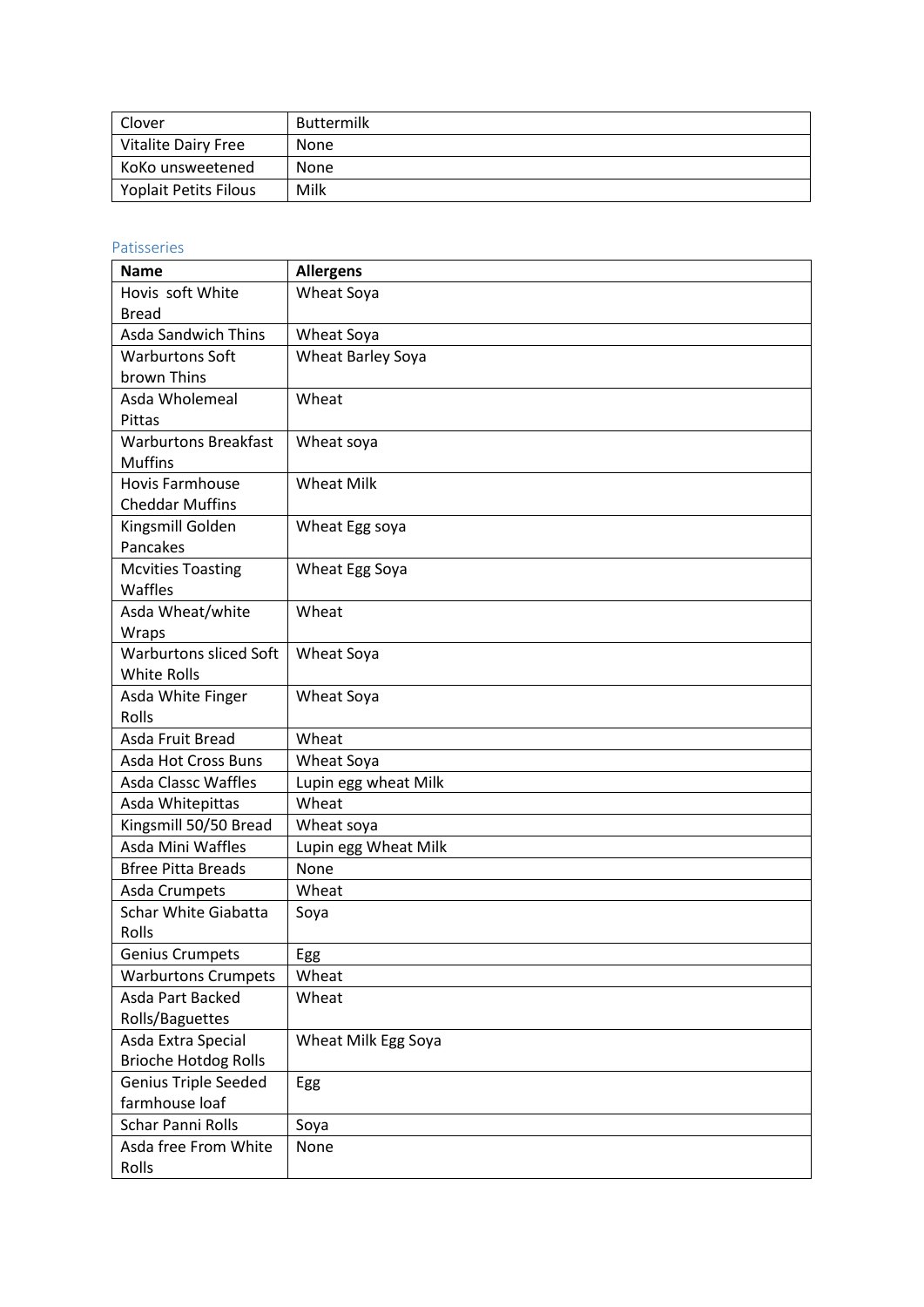| Asda Free From White   None |  |
|-----------------------------|--|
| Sliced Loaf                 |  |

## Fruits and Vegetables

| Grapes             | Melon   | Strawberries | Oranges        |
|--------------------|---------|--------------|----------------|
| Cucumber           | Lettuce | Carrots      | <b>Peppers</b> |
| <b>Blueberries</b> | Mango   | Pineapple    | Tomatoes       |

## Juices

| <b>Name</b>  | <b>Allergens</b> |  |  |  |
|--------------|------------------|--|--|--|
| Apple juice  | None             |  |  |  |
| Orange Juice | None             |  |  |  |
|              |                  |  |  |  |

## Spreads and Jams

| <b>Name</b>                | <b>Allergens</b>             |
|----------------------------|------------------------------|
| <b>Bonne Maman Apricot</b> | None                         |
| Conserve                   |                              |
| Marite                     | Barley Wheat Oats Rye Celery |
| <b>Bonne Maman Berries</b> | None                         |
| and Cherries Conserve      |                              |
| Asda Extra Special         | Egg Metasulphate Milk        |
| Lemon Curd                 |                              |
| <b>Hartleys Strawberry</b> | None                         |
| Jam                        |                              |

### Condiments

| <b>Name</b>                   | <b>Allergens</b> |
|-------------------------------|------------------|
| Heinz Tomato Ketchup   Celery |                  |
| <b>Hellmans Mayonnaise</b>    | Egg              |
|                               |                  |

## Others

| <b>Name</b>                 | <b>Allergens</b>  |
|-----------------------------|-------------------|
| <b>Birdseye Cod</b>         | <b>Wheat Fish</b> |
| Fishfingers                 |                   |
| Quorn Crispy nuggets        | Egg Wheat         |
| Asda Baked Beans            | None              |
| Asda Thin Stone             | <b>Wheat Milk</b> |
| <b>Backed Pepperioni</b>    |                   |
| Pizza                       |                   |
| Chicargo Town Tiger         | <b>Wheat Milk</b> |
| <b>Crust Cheese Medley</b>  |                   |
| Pizza                       |                   |
| Asda Chicken                | Wheat             |
| Dippers[Battered]           |                   |
| <b>Branston Baked Beans</b> | None              |